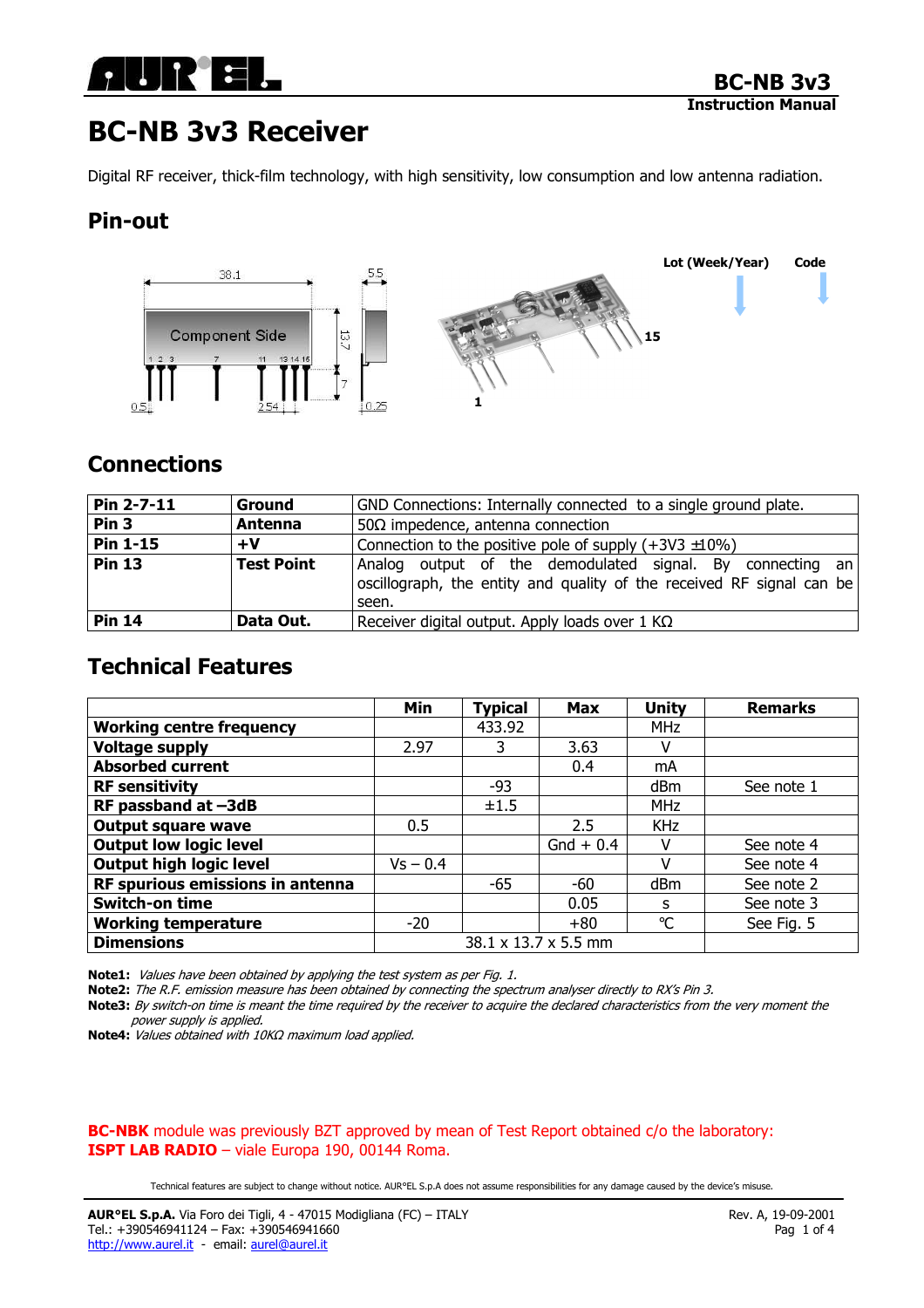

The declared technical features have been obtained by applying the following test system:

**Fig. 1** 



## **Device usage**

In order to obtain the performances described in the technical specifications and to comply with the operating conditions which characterize the Certification, the receiver has to be fitted on a printed circuit, considering what follows:

### **5 V dc supply:**

- 1. The receiver must be supplied by a very low voltage source, safety protected against short circuits.
- 2. Maximum voltage variations allowed:  $\pm$  0,5 V.
- 3. De-coupling, next to the receiver, by means of a minimum 100.000 pF ceramic capacitor.

#### **Ground:**

- 1. It must surround at the best the welding area of the receiver. The circuit must be double layer, with throughout vias to the ground planes, approximately each 15 mm.
- 2. It must be properly dimensioned, specially in the antenna connection area, in case a radiating whip antenna is fitted, in it (an area of approximately 50 mm radius is suggested).
- **Fig. 3** Suggested lay-out for the device correct usage.



Technical features are subject to change without notice. AUR°EL S.p.A does not assume responsibilities for any damage caused by the device's misuse.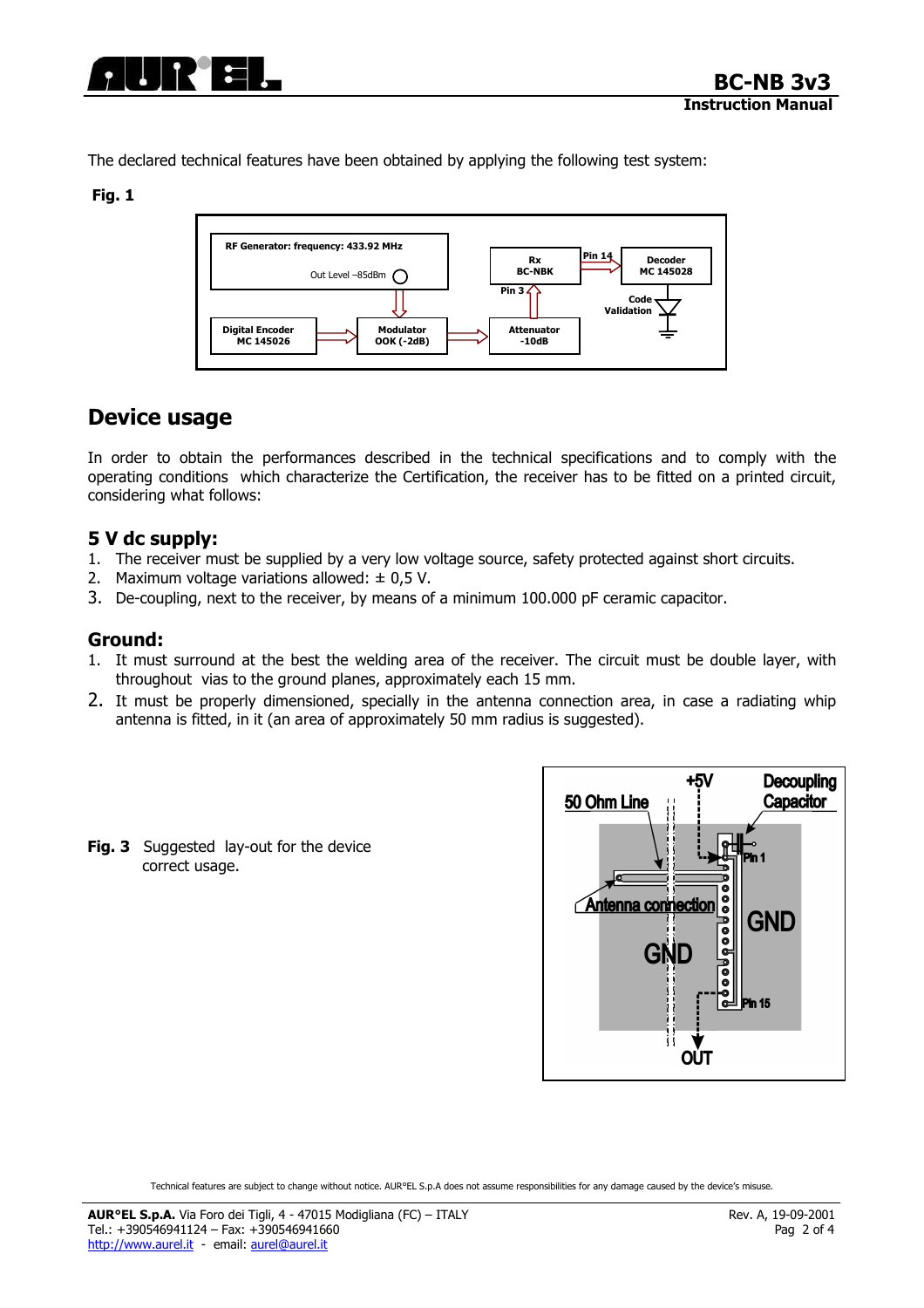



#### **50 Ohm line:**

- 1. It must be the shortest as possible.
- 2. 1,8 mm wide for 1 mm thick FR4 printed circuits and 2,9 mm wide for 1,6 mm thick FR4 printed circuits. On the same side, it must be kept 2 mm away from the ground circuit.
- 3. On the opposite side a ground circuit area must be present.

#### **Antenna connection:**

- 1. It may be utilized as the direct connection point for the radiating whip antenna.
- 2. It can bear the connection of the central wire of a 50  $\Omega$  coaxial cable. Be sure that the braid is welded to the ground in a close point.

#### **Antenna**

- 1. A **whip** antenna, 16,5 mm long and approximately 1 mm dia, brass or copper wire made, must be connected to the RF input of the receiver.
- 2. The antenna body must be keep straight as much as possible and it must be free from other circuits or metal parts (5 cm minimum suggested distance.)
- **3.** It can be utilized both vertically or horizontally, provided that the connection point between antenna and receiver input, is surrounded by a good ground plane.

**N.B:** As an alternative to the a.m. antenna it is possible to utilize the whip model manufactured by **AUR°EL** (see related Data Sheet and Application Notes). By fitting whips too different from the described ones, the EEC Certification is not assured.

#### **Other components:**

- 1. Keep the receiver separate from all other components of the circuit (more than 5 mm).
- 2. Keep particularly far away and shielded all microprocessors and their clock circuits.
- 3. Do not fit components around the 50 Ohm line. At least keep them at 5 mm distance.
- 4. If the Antenna Connection is directly used for a radiating whip connection, keep at least a 5 cm radius free area. In case of coaxial cable connection, then 5 mm radius will suffice.

### **Reference Rules**

The **BC-NBK** receiver is EEC certified and in particular it complies with the European Rules **EN 300 220-3,**  and **EN 301 489-3 for class 3.** The equipment has been tested according to rule **EN 60950** and it can be utilized inside a special insulated housing that assures the compliance with the above mentioned rule. The receiver must be supplied by a very low voltage source, safety protected against short circuits. The use of the receiver module is foreseen inside housings that assure the overcoming of the rule **EN 61000-4-2** not directly applicable to the module itself. In particular, it is at the user's care the insulation of the external antenna connection, and of the antenna itself since the RF output of the receiver is not built to directly bear the electrostatic charges foreseen by the a.m. rules.